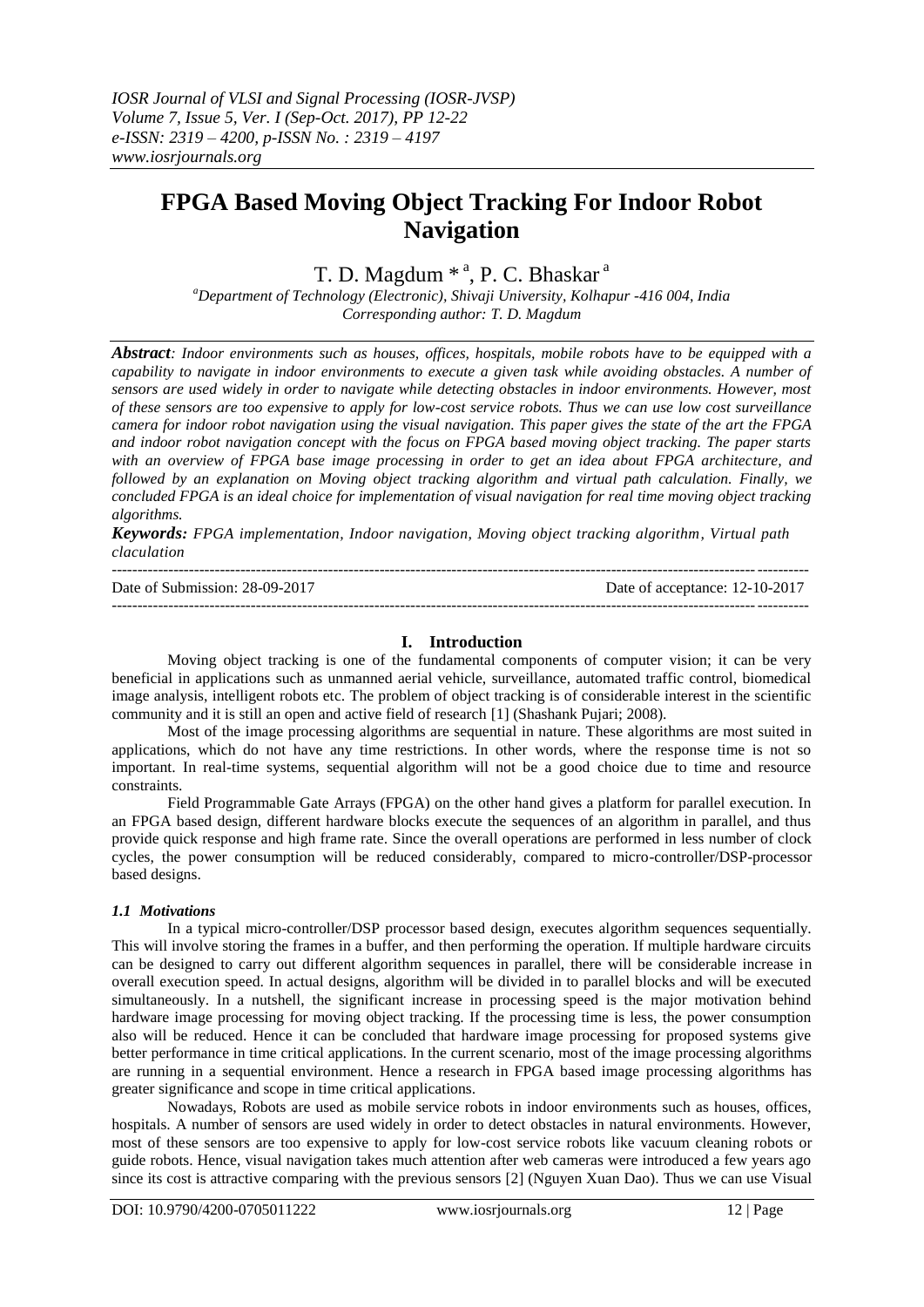navigation using the cameras. Cameras are commonly used in the surveillance; these cameras can be used for determining the position of indoor objects.

# *1.2 Problem Formulation*

With the advent of Micro-controllers, it is possible to design embedded image processing systems, which are portable, less power and time consuming. In micro-controller/DSP processors, the algorithm execution is sequential in nature. The speed of execution is greatly increased in advanced processors, which makes use of pipelined and super-scalar architectures. The advanced processors in corporates parallelism at instruction level, but the overall execution of the algorithm will be sequential in nature. Thus a micro controller based system cannot effectively utilize the inherent parallelism involved in most of the image processing algorithms. This imposes a limit on maximum processing rate. Thus such devices are not a suitable candidate for time critical applications.

Field Programmable Gate Arrays (FPGA) on the other hand gives a platform for parallel execution. In an FPGA based design, a different hardware block executes the sequences of an algorithm in parallel, and thus provides quick response and high frame rate. Since the overall operations are performed in less number of clock cycles, the power consumption will be reduced considerably, compared to micro-controller/DSP-processor based designs.

Generally GPS system is used for both indoor and outdoor navigation. But GPS system has some limitations, first is it requires costly infrastructure like navigation satellite and GPS module. Here navigation satellite is used as position monitoring equipment. We can use indoor surveillance camera as position monitoring equipment for indoor visual navigation application.

In indoor environments such as houses, offices, hospitals, mobile robots have to be equipped with a capability to navigate in dynamic environments to execute a given task while avoiding obstacles. A number of sensors such as laser finders, ultrasonic sensors, stereo-camera-based range sensors, and etc. are used widely in order to detect obstacles in natural environments. However, most of these sensors are too expensive to apply for low-cost service robots. Thus we can use low cost camera for indoor robot navigation using the visual navigation.

# **II. Methodology**

This Paper proposes the novel indoor navigation system for indoor service robots. In this project mobile service robot considered as any general robot with less commutation or processing power and less number of sensors. Thus proposed navigation system can be used for any domestic simple robots.



**Fig. 1:** System Block Diagram

As shown in fig.1. the camera is fixed at the some point in the indoor environment. This camera is used for both surveillance and the position monitor equipment for indoor navigation. Here we developed moving object tracking module in using the FPGA, the image frames captured by the camera are then given to the FPGA implementation for moving object tracking. The moving object algorithm is used for the extracting the image coordinates of the moving object which helps to calculating the center of the object. The out of FPGA platform is Image Frame with tracked object. At the MATLAB platform object position and Path calculation is done, also the motion command is also generated by the MATLAB algorithm. The motion command generated by MATLAB platform is send to the mobile robot through the wireless module. Motion commands used for moving the robot through the pre calculated path. MATLAB GUI is used for the representing the position of the moving object. Here wireless module is used for the communication and sending position coordinate as well as motion command to the mobile robot.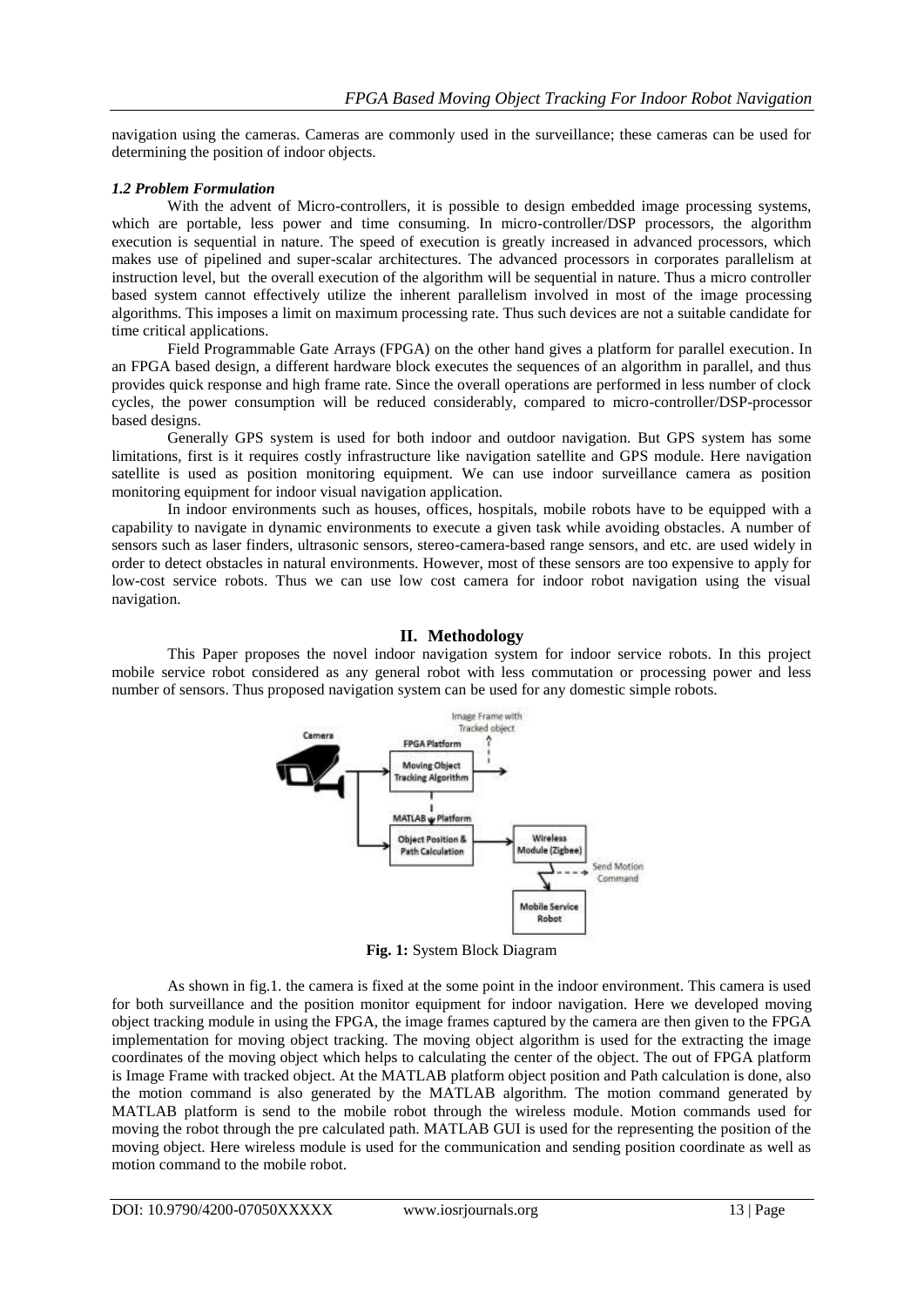# **III. Intoduction To Basic Object Tracking**

# *3.1 Basics Object Tracking*

Object tracking is the process of locating a moving object in time using a camera. The algorithm analyses the video frames and outputs the location of moving targets within the video frame.

A few examples of established motion models are:

- To track objects in a plane, the motion model is a 2D transformation of an image of the object (the initial frame)
- When the target is a 3D object, the motion model defines its aspect depending on its 3D position and orientation
- The image of deformable objects can be covered with a boundary box, the motion of the object is defined by the position of the nodes of the bounding box.

The role of the tracking algorithm is to analyze the video frames in order to estimate the motion parameters. These parameters characterize the location of the target. They help identify several other factors such as average speed, number of direction changes, total time in motion and also information about the shape and size of the target.

# 3.*2 Methods of Implementation*

The two major components of a visual tracking system:

- Target Representation and Localization
- Filtering and Data Association

Target Representation and Localization is mostly a bottom-up process. Typically the computational complexity for these algorithms is low. The following are the common Target Representation and Localization algorithms: Blob tracking: Segmentation of object interior (for example blob detection, block-based correlation).

- Mean-shift tracking: An iterative localization procedure based on the maximization of a similarity measure.
- Contour tracking: Detection of object boundary (e.g. Active Contours, Watershed Algorithm)
- Visual feature matching: Registration

Filtering and Data Association is mostly a top-down process, which involves incorporating prior information about the scene or object, dealing with object dynamics. The computational complexity for these algorithms is usually much higher. The following are some common Filtering and Data Association algorithms:

- Kalman filter: An optimal recursive Bayesian filter for linear functions and Gaussian noise.
- Particle filter: Useful for sampling the underlying state-space distribution of non-linear and non-Gaussian processes.

# **IV. Image Processing System For Moving Object Tracking**

# *4.1 System Environment*

Our aim is to work in an indoor environment. An indoor environment is one which has no artificial blue/green lights. As this environment requires the need to distinguish the objects of interest from any other objects that may be present within the frame. This limitation may be overcome by restricting the target objects to saturated and distinctive colors to enable them to be distinguished from the unstructured background. Augmenting the unstructured environment with 11 structured colors in this way is a compromise that enables a much simpler segmentation algorithm to be used. Another method to maintain the color distribution is to keep the background environment a constant. This way, only the target is in motion and the system is able to track its motion in a 2- D frame.



**Fig.2:** Layout of the Image Processing System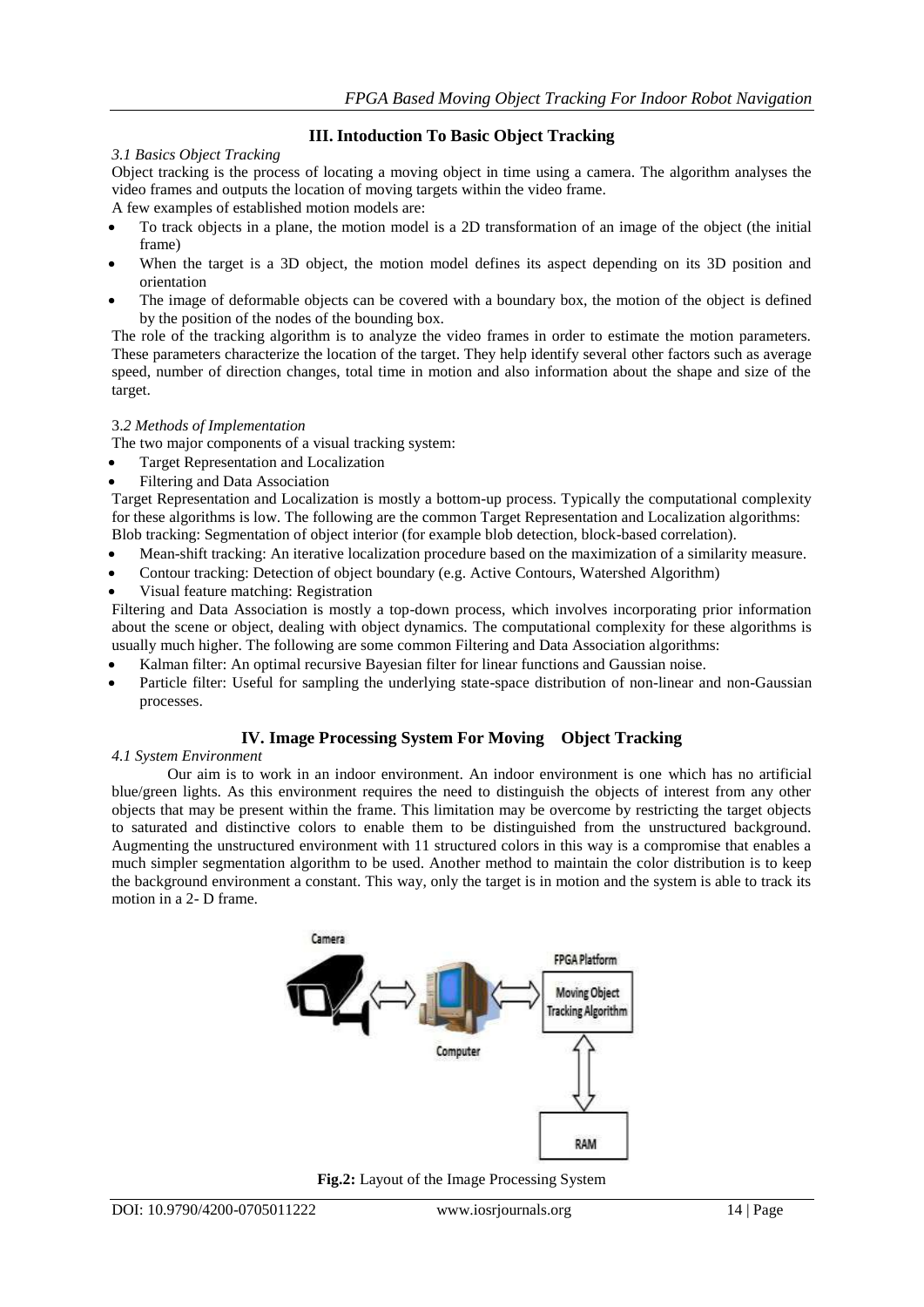# *4.2 Image Acquisition*

The image capture is performed using a color video camera which produces stream of RGB pixels. The circle camera is mounted at top of the room with a fixed Background that contains the object to be tracked. The temporal resolution requirements of the application have to be considered. We require a lower resolution as it will have a significantly higher acquisition rate for the observation of faster events. The size of the video frame is set to 460x819 pixels. The video obtained is read in the computer using MATLAB. The software processes the entire video and converts it into Image frames at the rate of 3 to 6 frames per second. Depending on the accuracy required and computational capability of the System, the frames can be interlaced [3][4][5] (Jung Uk cho; 2007, Rao Sandeep; 2012, Pandey Monoj; 2013).

# *4.3 Frame Generation*

The MATLAB program reads video from the camera and converts it to frames. The frames are produced at the rate of 3 to 6 frames per second. These frames are then resized to 460 x 819 px size and stored in the variable used in MATLAB. Following MATLAB code shows Frame Generation.

# *4.4 Algorithm Design for Object Recognition*

After the images are captured by the digital camera and stored in the memory unit, the location data (Center Coordinated of Object) are then extracted. Fig.3 shows a flowchart for the recovery of a location code from the captured images by using the image-processing algorithms developed [3][4][5] (Jung Uk cho; 2007, Rao Sandeep; 2012, Pandey Monoj; 2013). The Following MATLAB code shows object recognition algorithm.

#### *4.5. Object Tracking*

# *4.5.1 Optimal Frame Rate*

The algorithm previously described helps identify the object and gives us information about its shape and size. Now in order to track it, we must select the frames acquired from the video. The frames are then fed into the MATLAB program at the rate of 3 frames per second. This is under the impression that the rate that we choose contains the complete motion of the object. The optimal frame rate considered is 1 frame per second. Further complexity is reduced if we alter the input frame rate to 3 frames per second.

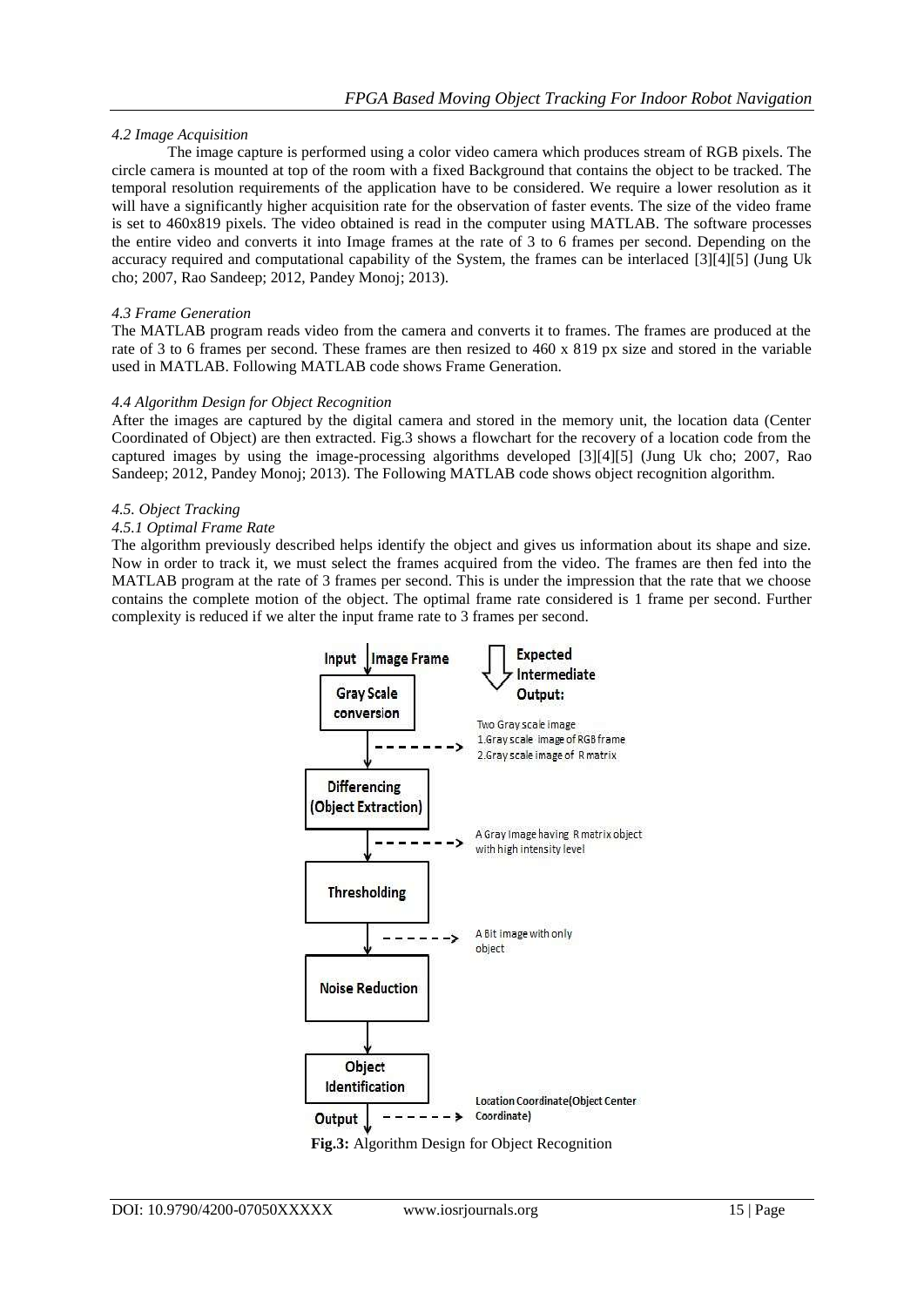# *4.5.2 Determining the Objects Position*

In most applications, the center of gravity is used for tracking the target as it is a geometric property of any object. The center of gravity is the average location of the weight of an object. It can be used to describe the motion of the object through space in terms of the translation of the point of the object from one place to another.

Another method for determining the object position is the calculating the center of the object that is centroid of the object. The following MATLAB code gives Centroid of the detected object.





**Fig.4:** MATLAB simulation for moving object tracking (a) Orignal image (b) Gray image (c) after differencing (d) Thresholding.

# **V. FPGA For Object Tracking Algorithm**

# *5.1 The Advantage of Using FPGAs*

Image processing is difficult to achieve on a serial processor. This is due to the large data set required to represent the image and the complex operations that need to be performed on the image. Consider video rates of 25 frames per second, a single operation performed on every pixel of a 768 by 576 color image (Standard PAL frame) equates to 33 million operations per second. Many image processing applications require that several operations be performed on each pixel in the image resulting in an even large number of operations per second. Thus the perfect alternative is to make use of an FPGA [1][3]-[5] (Pujari Shashank; 2008, Jung Uk cho; 2007, Rao Sandeep; 2012, Pandey Monoj; 2013, M.Sreejith; 2014, Sofia Nayak; 2015). Continual growth in the size and functionality of FPGAs over recent years has resulted in an increasing interest in their use for image processing applications. The main advantage of using FPGAs for the implementation of image processing applications is because their structure is able to exploit spatial and temporal parallelism. FPGA implementations have the potential to be parallel using a mixture of these two forms. For example, the FPGA could be configured to partition the image and distribute the resulting sections to multiple pipelines all of which could process data concurrently. Such parallelization is subject to the processing mode and hardware constraints of the system.

#### *5.2Hardware Constraints*

There are three modes of processing: stream, offline and hybrid processing. In stream processing, data is received from the input device in a raster nature at video rates. Memory bandwidth constraints dictate that as much processing as possible can be performed as the data arrives. In offline processing there is no timing constraint. This allows random access to memory containing the image data. The speed of execution in most cases is limited by the memory access speed. The hybrid case is a mixture of stream and offline processing. In this case, the timing constraint is relaxed so the image is captured at a slower rate. While the image is streamed into a frame buffer it can be processed to extract the region of interest. This region can be processed by an offline stage which would allow random access to the regions elements [6] (M.Sreejith; 2014).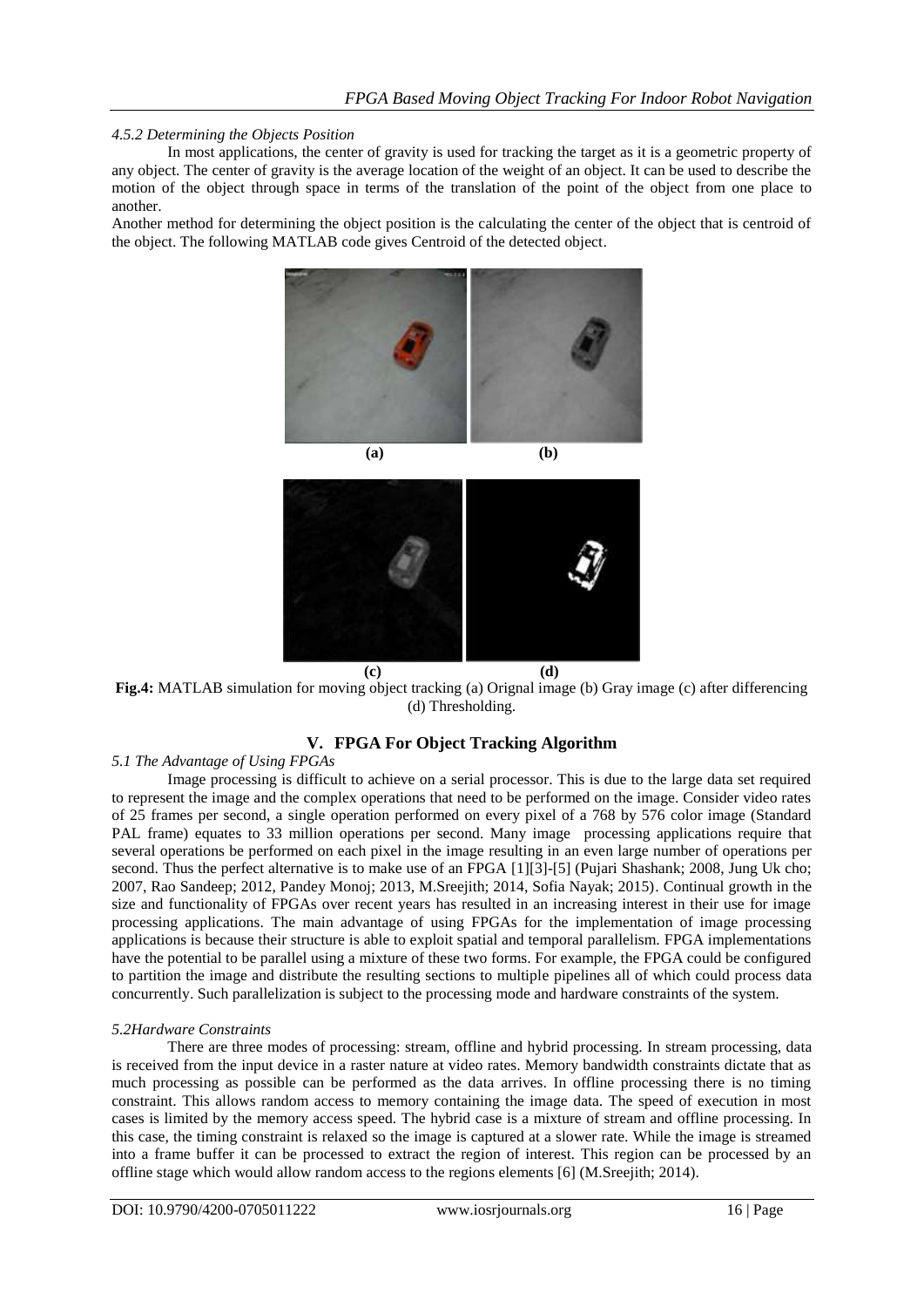#### *5.3Timing Constraints*

If there is no requirement on processing time then the constraint on timing is relaxed and the system can revert to offline processing. This is often the result of a direct mapping from a software algorithm. The constraint on bandwidth is also eliminated because random access to memory is possible and desired values in memory can be obtained over a number of clock cycles with buffering between cycles. Offline processing in hardware therefore closely resembles the software programming paradigm; the designer need not worry about constraints to any great extent. This is the approach taken by languages that map software algorithms to hardware. The goal is to produce hardware that processes the input data as fast as possible given various automatic and manual optimization techniques [6] (M.Sreejith; 2014).

#### *5.4Bandwidth constraints*

Frame buffering requires large amounts of memory. The size of the frame buffer depends on the transform itself. In the worst case (rotation by 90º, for example) the whole image must be buffered. A single 24 bit (8-bits per color channel) color image with 768 by 576 pixels requires 1.2 MB of memory. FPGAs have very limited amounts of on-chip RAM. The logic blocks themselves can be configured to act like RAM, but this is usually an inefficient use of the logic blocks. Typically some sort of off-chip memory is used but this only allows a single access to the frame buffer per clock cycle, which can be a problem for the many operations that require simultaneous access to more than one pixel from the input image. For example, bilinear interpolation requires simultaneous access to four pixels from the input image. This will be on a per clock cycle basis if realtime processing constraints are imposed [6] (M.Sreejith; 2014).

# *5.5 Implementation of object tracking Algorithm*

#### Xilinx ISE Design Suite-14 software platforms are used for

design object tracking algorithm; VHDL language used for writing algorithm. Image of size m x n is input to system; object detected image of same size obtained at output. Fig.3 illustrates object detection algorithm 24 bit RGB pixel value of input image is given as input to module. This module contains object recognition and object position calculation block. Modules are synchronies with input clock to system.



**Fig. 5. Architecture of proposed FPGA module**



**Fig. 6.** RTL Schematics of moving object tracking module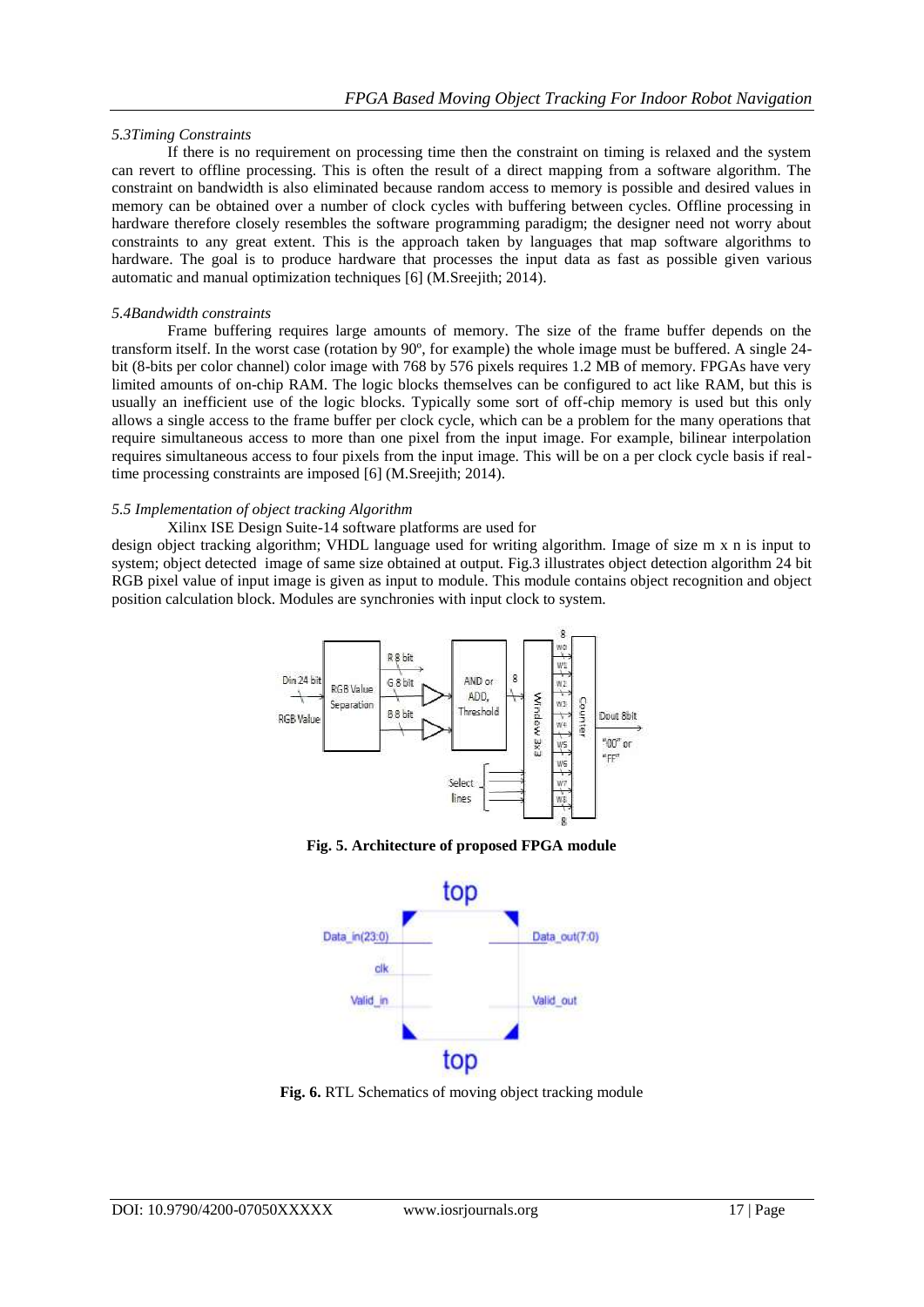#### *5.6 Test bench*

To test correctness of VHDL code a special type of code called test bench code is used. Xilinx provide feature called simulation which takes valid input and shows how it would work in hardware. To simulate design, both the design under test (DUT) or unit under test (UUT) and the stimulus provided by the test bench are required. The test bench is usually written in the same language (VHDL or Veri log) than entity under test. Test bench has three main purposes to generate stimulus for simulation, to apply this stimulus to the entity under test and to collect output responses. In VHDL test bench it is possible to read data from text file and write data in to text file. To obtained raw image data for processing, MATLAB software is used. Program written in MATLAB writes RGB pixel values of image into text file. Input text file contains data matrix of size m x n obtained from m x n size gray scale image using MA TLAB software. Data written in text file is of type integer. Program written in test bench read pixel data from input text file and convert integer values to bit vector of 24 bit length which given as input to unit under test for object detection process. Output of unit under test i.e. detection process is bit vector of length 8 bits, which again converted in to integer type. Output of simulation is collected in output text file in form of edge detected data matrix which is of type integer. For converting data matrix to gray scale image, content from output text file is loaded to MA TLAB software to obtained image from edge detected data matrix. Fig. 7 shows a test design flow to check correctness of written VHDL code for edge detection at software platform.



**Fig. 7.** Test Desgin Flow

|                                       |                   | 0.000000 0m                       |                                 |                               |                          |                                    |  |
|---------------------------------------|-------------------|-----------------------------------|---------------------------------|-------------------------------|--------------------------|------------------------------------|--|
| <b>SETTER</b>                         | Value             | $0 \mu n$ , $1 \mu$               | $100 \text{ Hz}$ $1 \text{ Hz}$ | $200 \, \mu \,$ $\frac{1}{1}$ | $300 \mu m$              | SOO 14<br>and no<br><b>Tarakti</b> |  |
| u.<br>CTN.                            | es                |                                   |                                 |                               |                          |                                    |  |
| vatid in<br>a.                        | $\infty$          |                                   |                                 |                               |                          |                                    |  |
| data in[23:0]                         | 000000000         | 11. 26656556555 265               |                                 | 888888888888888 <> 088888     | 888888888888<>>>>>       | 69888<br>88888888881< >88888888888 |  |
| valid q                               | $\sigma$          |                                   |                                 |                               |                          |                                    |  |
| $dista$ $q23:01$<br>valid out         | 00000000<br>Ü     | <b>ALL: Winnennennen Con-</b>     |                                 |                               |                          | reaction                           |  |
| data_curt[7:0]                        | <b>UUUUUUU</b> U  | 00000000                          |                                 |                               |                          | 8886 00000000 )<br>ad C            |  |
| $ne\_tma$                             | 3.3.0             |                                   |                                 | 110                           |                          |                                    |  |
| FUEL FOUND                            | 1011010           |                                   |                                 | 1011010                       |                          |                                    |  |
| $na$ cot                              | 1011010           |                                   |                                 | 1011010                       |                          |                                    |  |
| cik_period                            | $10000 \text{ m}$ |                                   |                                 | 10000 ps                      |                          |                                    |  |
|                                       |                   |                                   |                                 |                               |                          |                                    |  |
|                                       |                   | X110.000000 us<br>396, 175.016 mm |                                 |                               |                          |                                    |  |
| 498340                                | Value             | 396, 165 ns.                      | 396, 170 na                     | 396, 175 ns.                  | 396, 180 mi              | 396, 185 na.                       |  |
| lШ<br>clk                             |                   |                                   |                                 |                               |                          |                                    |  |
| valid in<br>data_inf23(0)<br>wallst_q | а<br>010010110    |                                   | 001111000101000100110110        |                               | 010010110011011101000000 | 1111111111100                      |  |
| $data_{12}123:01$<br>valid out        | 010010110         |                                   | 001111000101000100110110        |                               | 010010110011011101000000 | -------------                      |  |
| data_out[7:0]                         | 11111111          |                                   | oooooooo                        |                               | 111111111                |                                    |  |
| FLO., 1991 01                         | 3.3.0             |                                   |                                 | 110                           |                          |                                    |  |
| $n\alpha$ row                         | 1011010           |                                   |                                 | 1011010                       |                          |                                    |  |
| $no$ col                              | 1011010           |                                   |                                 | 1011010                       |                          |                                    |  |
| clk_period                            | 10000 08          |                                   |                                 | 10000 ps                      |                          |                                    |  |
|                                       |                   |                                   |                                 |                               |                          |                                    |  |
|                                       |                   | X1: 396, 175, 016 nm              |                                 |                               |                          |                                    |  |

**Fig. 9.** ISim Simulation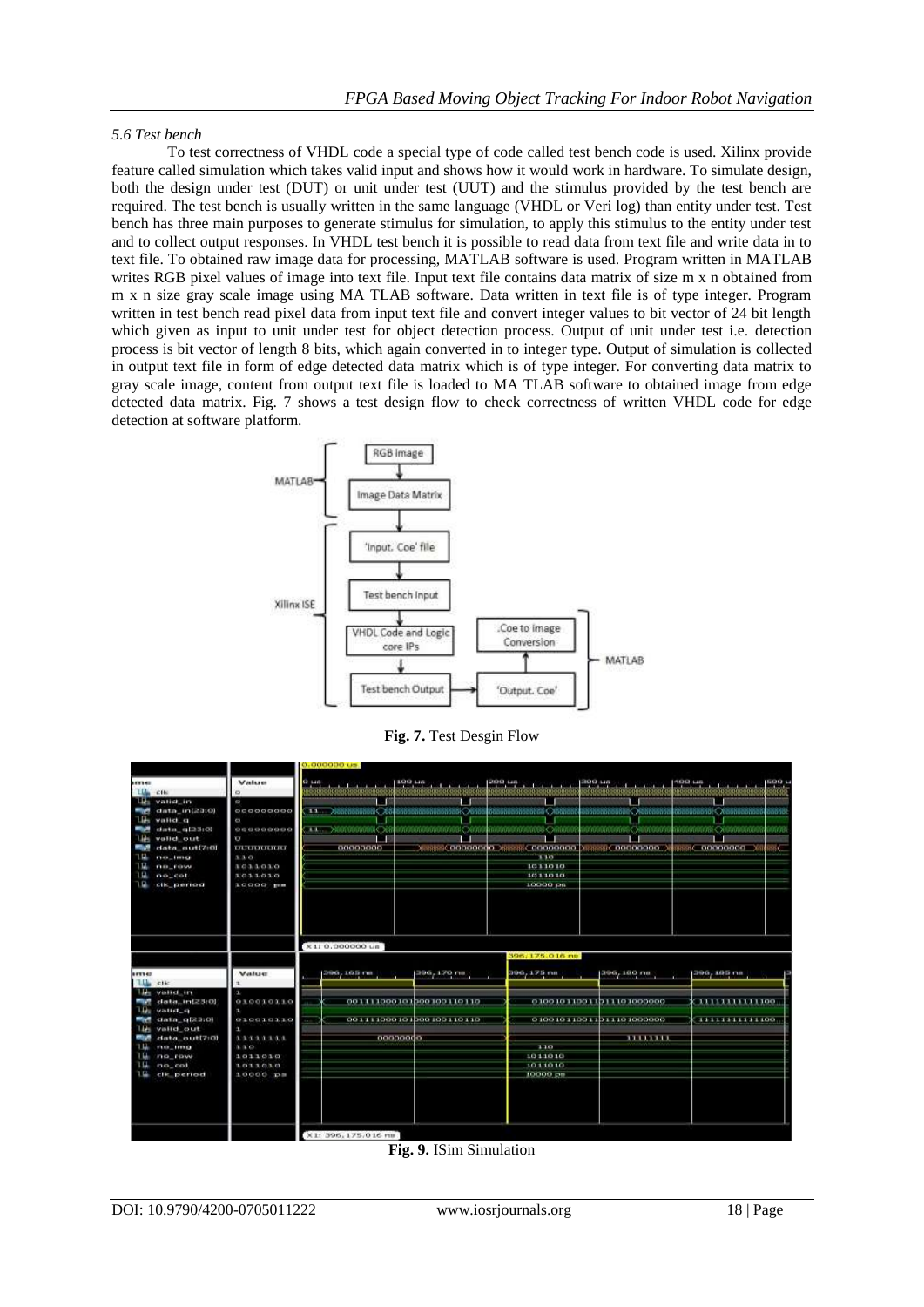# *5.7 Experimental result*

Image of size 128x128 is used for experiment where number of rows are 128 and number of columns are 128. Xilinx FPGA device XC6VLX240T of family Virtex-6, is used as target device. To meet a real-time requirements; processing on single frame should be completed in desire time. For typical CMOS digital sensor camera maximum frame rate is 30 frame per second and maximum pixel clock frequency for which pixel data outs are valid is 66 MHz.



**(a) (b)**

**Fig. 8** Experiment result (a) Orignal image (b) object detected/ tracked image

| Device Utilization Summary (estimated values) |      |           |             |  |  |  |
|-----------------------------------------------|------|-----------|-------------|--|--|--|
| Logic Utilization                             | Used | Available | Utilization |  |  |  |
| Number of Slice Registers                     | 31   | 301440    | 0%          |  |  |  |
| Number of Slice LUTs                          | 34   | 150720    | 0%          |  |  |  |
| Number of fully used LUT-FF pairs             | 31   | 34        | 91%         |  |  |  |
| Number of bonded IOBs                         | 19   | 600       | 3%          |  |  |  |
| Number of BUFG/BUFGCTRL/BUFHCEs               |      | 176       | 0%          |  |  |  |

**Table 1.** Device Utilization Summary

# **VI. Path Calculation Algorithm And Motion Command**

Path calculation algorithm at MATLAB platform is used for the calculating different paths in indoor environment from which robot can move in indoor environment. Path calculation algorithm also used for calculate the shortest path from with robot can navigate.

#### *6.1 Path Calculation Algorithm*



**Fig.9.** Flowchart of Path calculation algorithm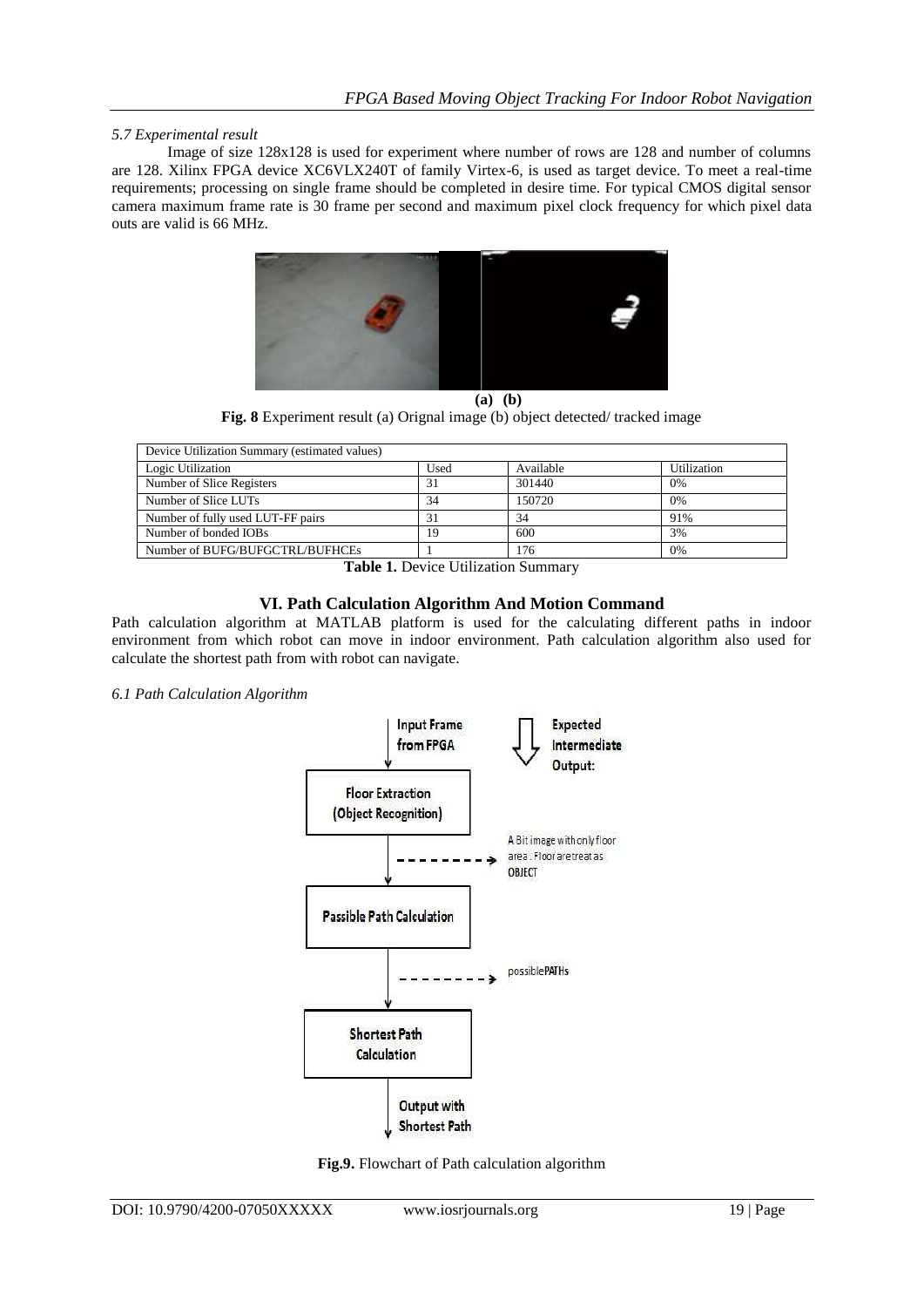# *6.2 Floor Extraction (Object Recognition)*

In indoor environment floor color properties are different from the other object. We can use theses floor properties for separating the floor area from the other object.

Here, Object Recognition algorithm is used for the floor extraction. This algorithm is explained priviously Instead of moving object as target object here floor area is used as target object. In the MATLAB simulation test image used as input image which is top view of the room taken camera mounted at center top of the room.

#### *6.3 chessboard pattern method*

In this method 10 x 10 check pattern is drawn over the image. If one of the obstacles is intersecting the checks lines then that check region is removed and remaining checks lines are treaded as virtual movable paths or possible paths



**Fig.10.** Chessboard pattern method; white area in first image floor area.

#### *6.4 Shortest Path Calculation*

Here the shortest path is calculated between the starting coordinate and destination coordinates, where starting coordinate is nothing but position coordinate of moving object that is calculated during object tracking. Destination point is selected by the user. In shortest path calculation we used Geodesic Distance Transform for finding the minimum distance path [7] (Gonzalez R.C; 2007). In Geodesic Distance Transform, regions where skeleton image is true represent valid regions that can traverse in the computation of the distance transform. Then the valid distance region is dilated to highlight the shortest path.

#### *6.5 Motion Command Generation*

Motion commands are used for moving robot to destination point, also it used for make robot to follow predefined path. Motion command generation depends on the shortest path calculation that is path coordinates and robot current position coordinate. Comparing the path coordinate and robot motion coordinate motion commands are generated. These motion commands are sending to the robot through the wireless media using the zigbee module serially.

#### *6.5 Experimental result*

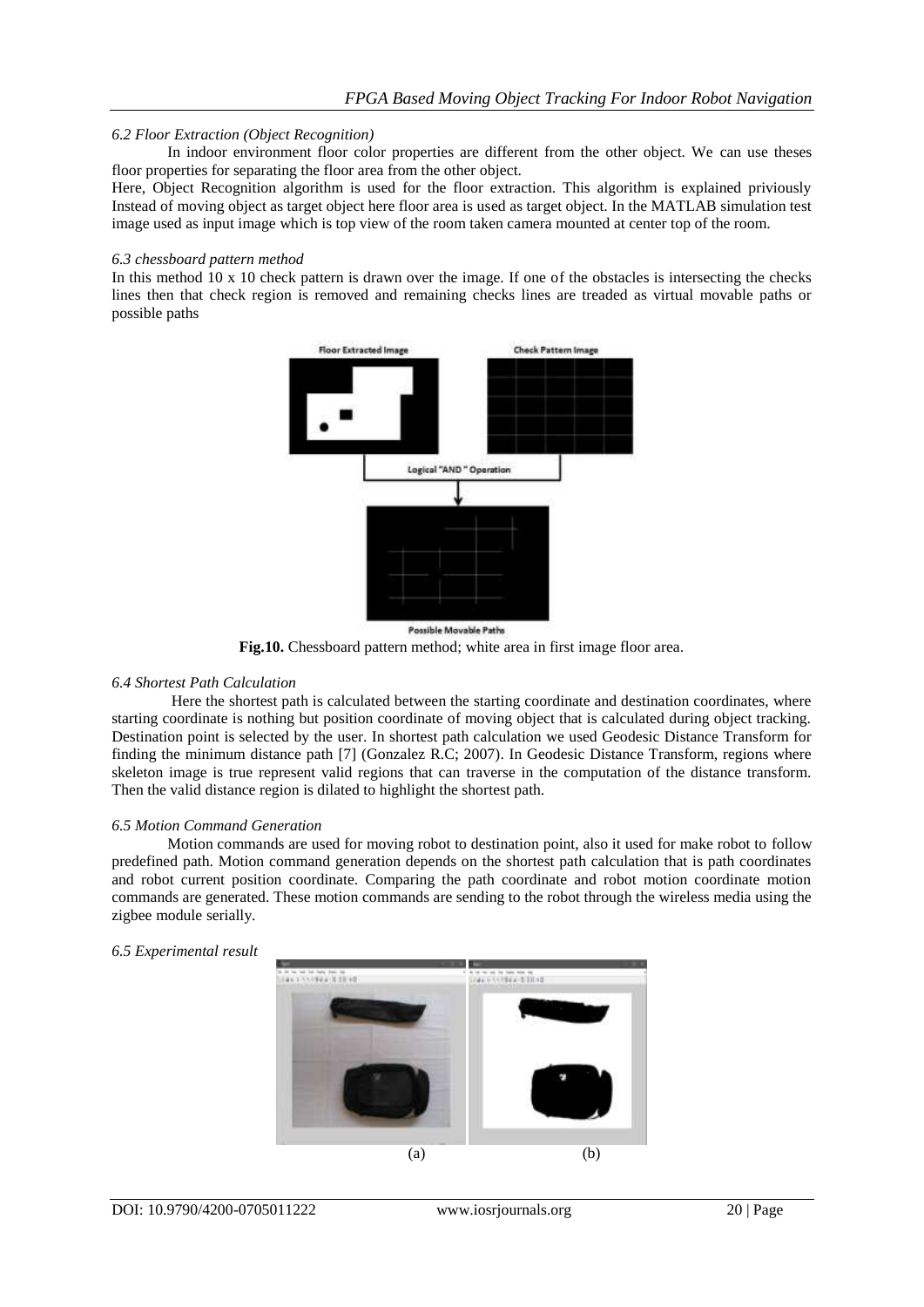

**Fig.11.** Path finding results (a) Original image (b) Floor extracted image (c) Possible movable paths shown in green (d) (e) shortest path output with two different destination coordinate

# **VII. Conlusion**

Reconfigurable device such as FPGA is very efficient for image processing. In the current scenario, most of the image processing algorithms are running in a sequential environment, but FPGA offers highly flexible, parallel processing. Hence a research in FPGA based image processing algorithms has greater significance and scope in time critical applications.

Moving object tracking is one of the fundamental components of computer vision; it can be very beneficial in applications such as unmanned aerial vehicle, surveillance, automated traffic control, biomedical image analysis, intelligent robots etc. Object recognition and Localization can be used for moving object tracking using the objects visual properties. Here moving object tracking efficient



**Fig.12.** MATLAB simulation for moving object tracking